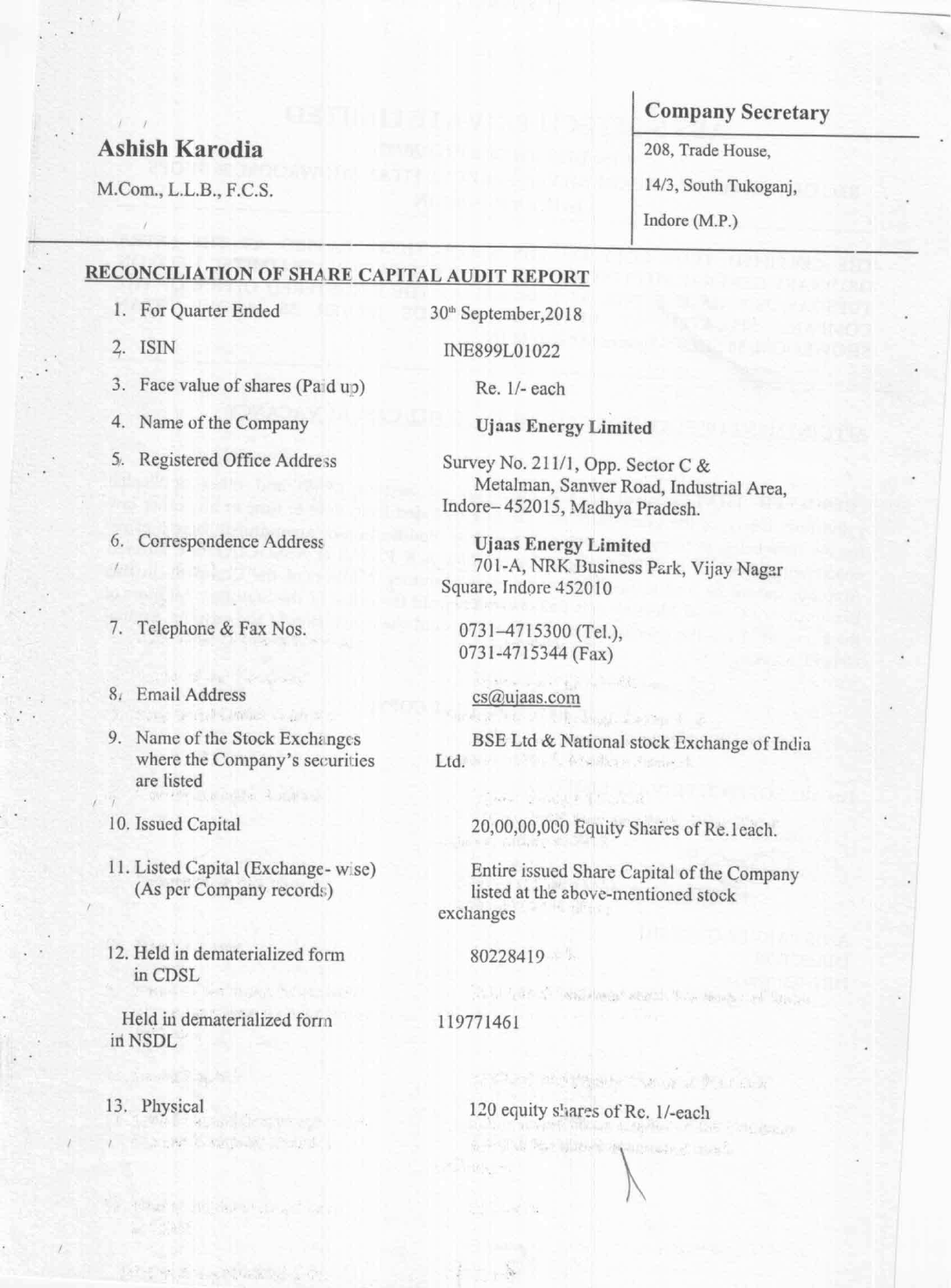# (2)

14. Total No. of shares  $(12+13+14)$  20,00,00,000 Equity Shares of Re.1 each.

15. Reasons for difference if any, between Nil (10 & 11), (10&15), (l 1&15)

16. Certifying the details of changes in share capital during the quarter under consideration as per Table below:

\*\*\* Rights, Bonus, Preferential Issue, ESOPs, Amalgamation, Conversion, Buyback, Capital, Reduction, Forfeiture, Any other (to specify)

17. Register of Members is updated (Yes/No) Yes If not, updated up to which date

- 18. Reference of previous quarter with regard Not Applicable to excess dematerialized shares, if any.
- 19. Has the Company resolved the matter Not Applicable Mentioned in point no. <sup>19</sup> above in current quarter, if not, reason why!
- 20. Mention the total no. of requests, ifany, confirmed after <sup>21</sup> days and the total no. of requests pending beyond 21 days with the reasons for delay:

| Particulars<br>*** | No. of<br>shares | Applied/<br>Not<br>applied for<br>listing | <b>Listed on</b><br><b>Stock</b><br><b>Exchanges</b><br>(Specify)<br>Names) | Whether<br>Intimated<br>to CDSL | Whether<br><b>Intimated</b><br>to NSDL | In-prin. Appr.<br><b>Pending for SE</b><br>(Specify)<br>Names) |
|--------------------|------------------|-------------------------------------------|-----------------------------------------------------------------------------|---------------------------------|----------------------------------------|----------------------------------------------------------------|
|                    |                  |                                           | N.A.                                                                        |                                 |                                        |                                                                |

Ms. Shilpi Singh<br>701-A, NRK Business Park, Vijay Nagar Square, Indore 452010 Phone: +91-731-4715300 Fax: +91-731-4715344

'

| <b>Total No. demat requests</b> | No of requests | No. of shares | <b>Reasons for delay</b> |
|---------------------------------|----------------|---------------|--------------------------|
| Confirmed after 21 days         | N.A            | N.A           | N.A                      |

| <b>Pending for more than 21 days</b> N.A | N.A | N.A |
|------------------------------------------|-----|-----|

21. Name, Address, Telephone &<br>Fax No. of the Compliance Officer of the Company.